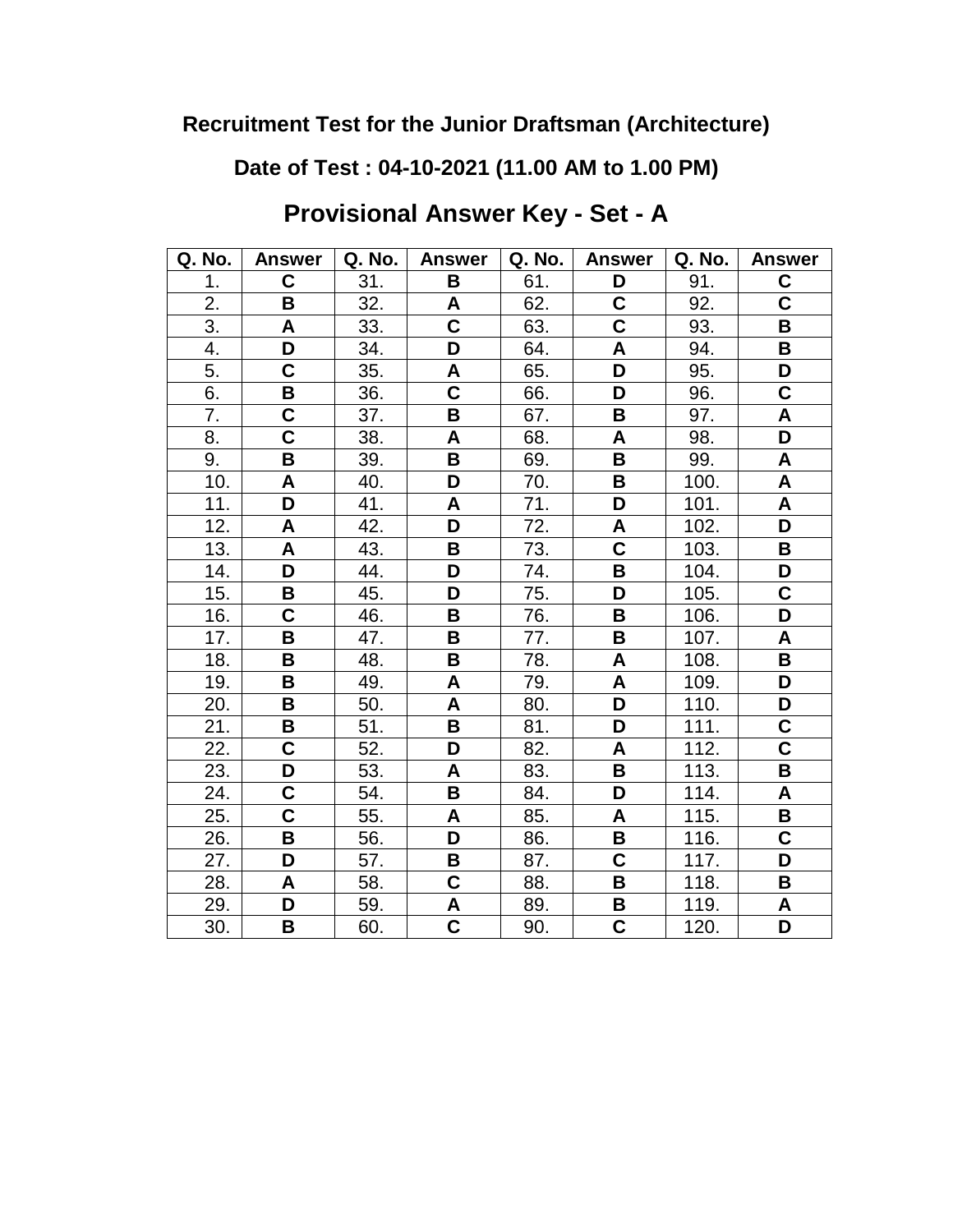## **Date of Test : 04-10-2021 (11.00 AM to 1.00 PM)**

| Q. No.            | <b>Answer</b>           | Q. No. | <b>Answer</b>           | Q. No. | <b>Answer</b>           | Q. No. | <b>Answer</b>           |
|-------------------|-------------------------|--------|-------------------------|--------|-------------------------|--------|-------------------------|
| 1.                | B                       | 31.    | D                       | 61.    | C                       | 91.    | C                       |
| 2.                | A                       | 32.    | C                       | 62.    | $\overline{\mathsf{c}}$ | 92.    | В                       |
| 3.                | $\overline{\mathsf{C}}$ | 33.    | Ć                       | 63.    | B                       | 93.    | A                       |
| 4.                | D                       | 34.    | A                       | 64.    | B                       | 94.    | D                       |
| 5.                | A                       | 35.    | D                       | 65.    | D                       | 95.    | C                       |
| 6.                | $\overline{\mathbf{c}}$ | 36.    | D                       | 66.    | $\overline{\mathsf{C}}$ | 96.    | B                       |
| 7.                | B                       | 37.    | B                       | 67.    | A                       | 97.    | C                       |
| 8.                | A                       | 38.    | A                       | 68.    | D                       | 98.    | $\overline{\textbf{C}}$ |
| 9.                | B                       | 39.    | B                       | 69.    | A                       | 99.    | B                       |
| 10.               | D                       | 40.    | В                       | 70.    | A                       | 100.   | A                       |
| $\overline{1}1.$  | A                       | 41.    | D                       | 71.    | A                       | 101.   | D                       |
| 12.               | D                       | 42.    | A                       | 72.    | D                       | 102.   | A                       |
| 13.               | B                       | 43.    | C                       | 73.    | B                       | 103.   | A                       |
| 14.               | D                       | 44.    | B                       | 74.    | D                       | 104.   | D                       |
| 15.               | D                       | 45.    | D                       | 75.    | $\overline{\mathsf{C}}$ | 105.   | B                       |
| 16.               | B                       | 46.    | $\pmb{\mathsf{B}}$      | 76.    | $\overline{\mathsf{D}}$ | 106.   | $\overline{\mathsf{c}}$ |
| $\overline{17}$ . | B                       | 47.    | B                       | 77.    | A                       | 107.   | B                       |
| 18.               | B                       | 48.    | A                       | 78.    | $\overline{\mathbf{B}}$ | 108.   | B                       |
| 19.               | A                       | 49.    | A                       | 79.    | D                       | 109.   | B                       |
| 20.               | A                       | 50.    | D                       | 80.    | D                       | 110.   | B                       |
| 21.               | $\overline{\mathbf{B}}$ | 51.    | D                       | 81.    | $\overline{\mathsf{C}}$ | 111.   | В                       |
| 22.               | D                       | 52.    | A                       | 82.    | $\overline{\textbf{C}}$ | 112.   | $\overline{\mathsf{C}}$ |
| 23.               | A                       | 53.    | B                       | 83.    | B                       | 113.   | D                       |
| 24.               | B                       | 54.    | D                       | 84.    | A                       | 114.   | C                       |
| 25.               | A                       | 55.    | A                       | 85.    | B                       | 115.   | $\overline{\textbf{C}}$ |
| 26.               | D                       | 56.    | $\overline{\mathbf{B}}$ | 86.    | $\overline{\mathsf{C}}$ | 116.   | В                       |
| 27.               | B                       | 57.    | C                       | 87.    | D                       | 117.   | D                       |
| 28.               | $\mathbf C$             | 58.    | B                       | 88.    | B                       | 118.   | A                       |
| 29.               | A                       | 59.    | B                       | 89.    | A                       | 119.   | D                       |
| 30.               | $\overline{\textbf{C}}$ | 60.    | C                       | 90.    | D                       | 120.   | B                       |

# **Provisional Answer Key - Set - B**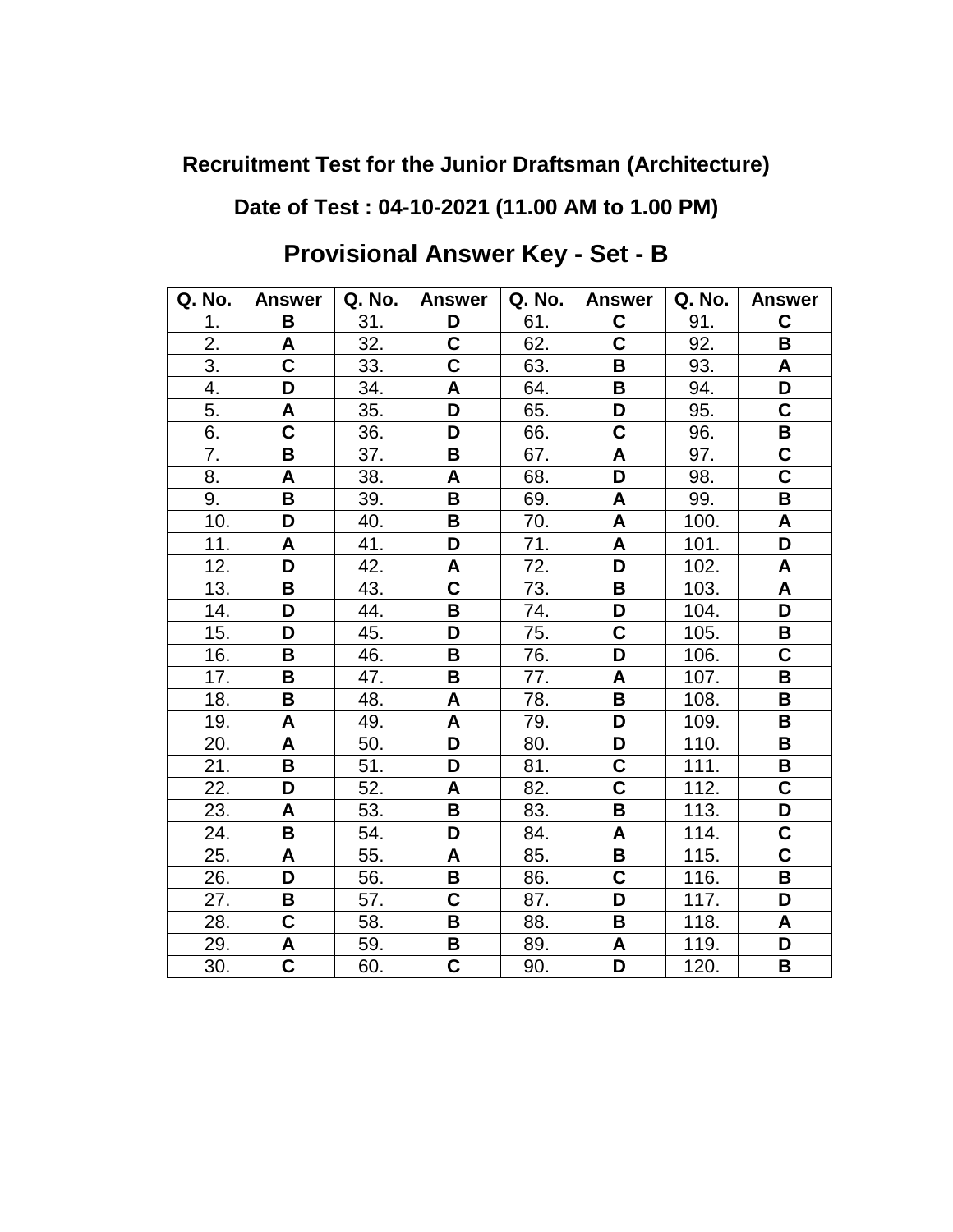**Date of Test : 04-10-2021 (11.00 AM to 1.00 PM)**

**Provisional Answer Key - Set - C**

| Q. No.           | <b>Answer</b>           | Q. No. | <b>Answer</b>             | Q. No. | <b>Answer</b>             | Q. No.             | <b>Answer</b>             |
|------------------|-------------------------|--------|---------------------------|--------|---------------------------|--------------------|---------------------------|
| 1.               | D                       | 31.    | C                         | 61.    | $\mathbf c$               | 91.                | B                         |
| 2.               | C                       | 32.    | C                         | 62.    | B                         | 92.                | A                         |
| $\overline{3}$ . | $\overline{\mathbf{c}}$ | 33.    | B                         | 63.    | A                         | 93.                | $\overline{\mathbf{C}}$   |
| 4.               | A                       | 34.    | В                         | 64.    | D                         | 94.                | D                         |
| 5.               | D                       | 35.    | D                         | 65.    | $\overline{\mathsf{C}}$   | 95.                | $\boldsymbol{\mathsf{A}}$ |
| 6.               | D                       | 36.    | $\overline{\mathsf{C}}$   | 66.    | $\overline{\mathsf{B}}$   | 96.                | $\overline{\textbf{C}}$   |
| 7.               | B                       | 37.    | A                         | 67.    | $\overline{\mathsf{C}}$   | 97.                | B                         |
| 8.               | A                       | 38.    | D                         | 68.    | $\overline{\textbf{c}}$   | 98.                | A                         |
| 9.               | B                       | 39.    | $\boldsymbol{\mathsf{A}}$ | 69.    | B                         | 99.                | B                         |
| 10.              | B                       | 40.    | A                         | 70.    | A                         | 100.               | D                         |
| 11.              | D                       | 41.    | A                         | 71.    | D                         | 101.               | A                         |
| 12.              | A                       | 42.    | D                         | 72.    | $\boldsymbol{\mathsf{A}}$ | 102.               | $\overline{\mathsf{D}}$   |
| 13.              | $\overline{\mathsf{C}}$ | 43.    | B                         | 73.    | A                         | 103.               | B                         |
| 14.              | B                       | 44.    | D                         | 74.    | D                         | 104.               | D                         |
| 15.              | D                       | 45.    | C                         | 75.    | $\overline{\mathbf{B}}$   | 105.               | D                         |
| 16.              | B                       | 46.    | D                         | 76.    | $\overline{\mathsf{c}}$   | 106.               | B                         |
| 17.              | B                       | 47.    | A                         | 77.    | B                         | 107.               | В                         |
| 18.              | $\mathsf{A}$            | 48.    | B                         | 78.    | B                         | 108.               | B                         |
| 19.              | A                       | 49.    | D                         | 79.    | B                         | 109.               | A                         |
| 20.              | D                       | 50.    | D                         | 80.    | $\overline{\mathbf{B}}$   | 110.               | A                         |
| 21.              | D                       | 51.    | C                         | 81.    | B                         | 111.               | B                         |
| 22.              | A                       | 52.    | C                         | 82.    | $\mathbf C$               | 112.               | D                         |
| 23.              | B                       | 53.    | B                         | 83.    | D                         | 113.               | A                         |
| 24.              | D                       | 54.    | A                         | 84.    | $\overline{\textbf{C}}$   | $\overline{114}$ . | B                         |
| 25.              | A                       | 55.    | B                         | 85.    | $\overline{\mathsf{c}}$   | 115.               | A                         |
| 26.              | B                       | 56.    | $\mathbf C$               | 86.    | $\mathbf B$               | 116.               | D                         |
| 27.              | $\mathbf C$             | 57.    | D                         | 87.    | D                         | 117.               | В                         |
| 28.              | B                       | 58.    | B                         | 88.    | A                         | 118.               | $\overline{\mathbf{C}}$   |
| 29.              | В                       | 59.    | A                         | 89.    | D                         | 119.               | A                         |
| 30.              | $\overline{\textbf{C}}$ | 60.    | D                         | 90.    | $\overline{\mathbf{B}}$   | 120.               | $\overline{\textbf{c}}$   |